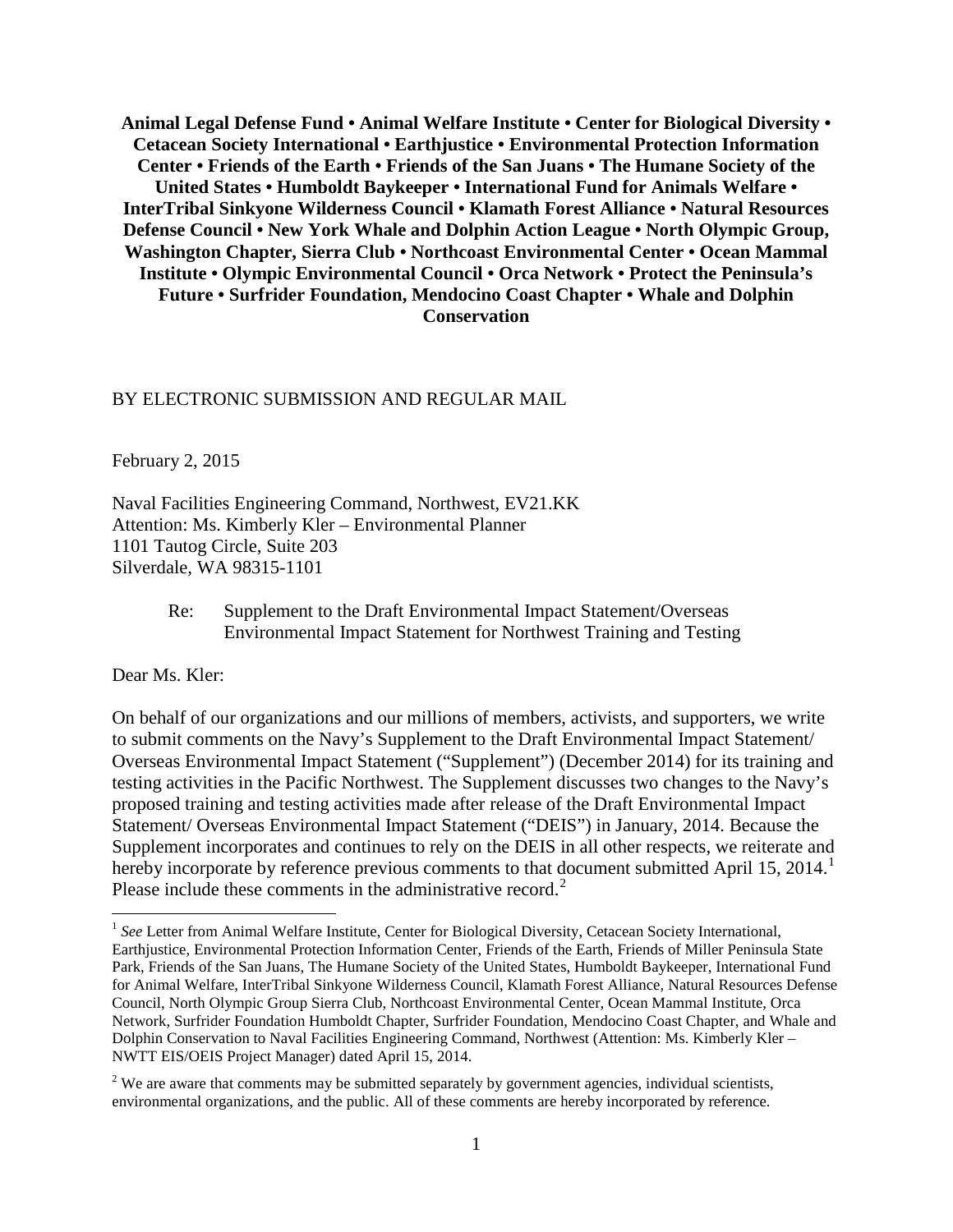As we have explained, the Navy's compliance with the National Environmental Policy Act ("NEPA"), 42 U.S.C. 4321 *et seq.*, is vital to ensuring that whales, dolphins, and other marine life are protected from unnecessary harm from the Navy's activities. The DEIS, however, included a picture of unremitting and inadequately mitigated harm: more than 500,000 instances of marine mammal "take" (significant behavioral disruptions and injury) over five years (from 2015 to 2020), including almost 275,000 instances of temporary hearing loss, and more than 600 instances of permanent hearing loss from the use of sonar and explosives. *See* DEIS at 3.4-150 to 151; 3.4-158 to 159. While these projections are shocking—and, we believe, still underestimate the harm to marine mammals from the Navy's activities—they confirm what stranding events have evidenced, scientists have studied, and the public has believed for years: Navy training and testing activities endanger whales and dolphins at intolerable levels.

The activities included in the Supplement add almost 415,000 instances (about 83,000/year for five years) of marine mammal take to this total – nearly doubling the total disclosed in the DEIS. *See* Supplement at 3-21. This massive increase in exposures and commensurate behavioral disruption and injury to marine mammals, however, is not accompanied by an appropriate level of analysis or mitigation. Indeed, the Navy proposes no new or additional mitigation to avoid or alleviate any of the projected harm to marine mammals from the increase in sonar use disclosed in the Supplement. Instead, the Navy tersely concludes that "these increases do not result in any long-term consequences for any marine mammal population or species," and leaves unchanged its analysis and conclusions in the DEIS. *Id.* at 3-22.

While the scale of these combined impacts does not change the Navy's obligations under NEPA, it highlights why it so important that the Navy fully comply with both the letter and spirit of the law. Congress intended the NEPA process to inform the Navy's decisions on its proposed activities; after reviewing the DEIS, decision makers must understand the breadth of harm to impacted species, must be able to choose a course of action from a range of alternatives that provide options for meeting the Navy's goals while still reducing harm to species, and must have at their disposal a range of mitigation measures that will significantly lessen environmental impacts. The DEIS and the Supplement fail to meet these requirements and do so in such a way that the failures cannot be remedied through the issuance of a final EIS. **Accordingly, we continue to believe that the document must be thoroughly revised and reissued as a draft for further public review and comment.**

# I. THE SUPPLEMENT FAILS TO TAKE A HARD LOOK AT LEVEL B HARASSMENT

The Supplement continues to dismiss the significant impact Level B harassment has on marine mammals, even when faced with a 16-fold increase in takes for harbor porpoises, a species the Navy and the National Marine Fisheries Service recognize as being "especially sensitive to sound." DEIS at 3.4-104. Nonetheless, the Navy continues to conclude that for harbor porpoises and other marine mammals the projected impacts are "unlikely to cause long-term consequences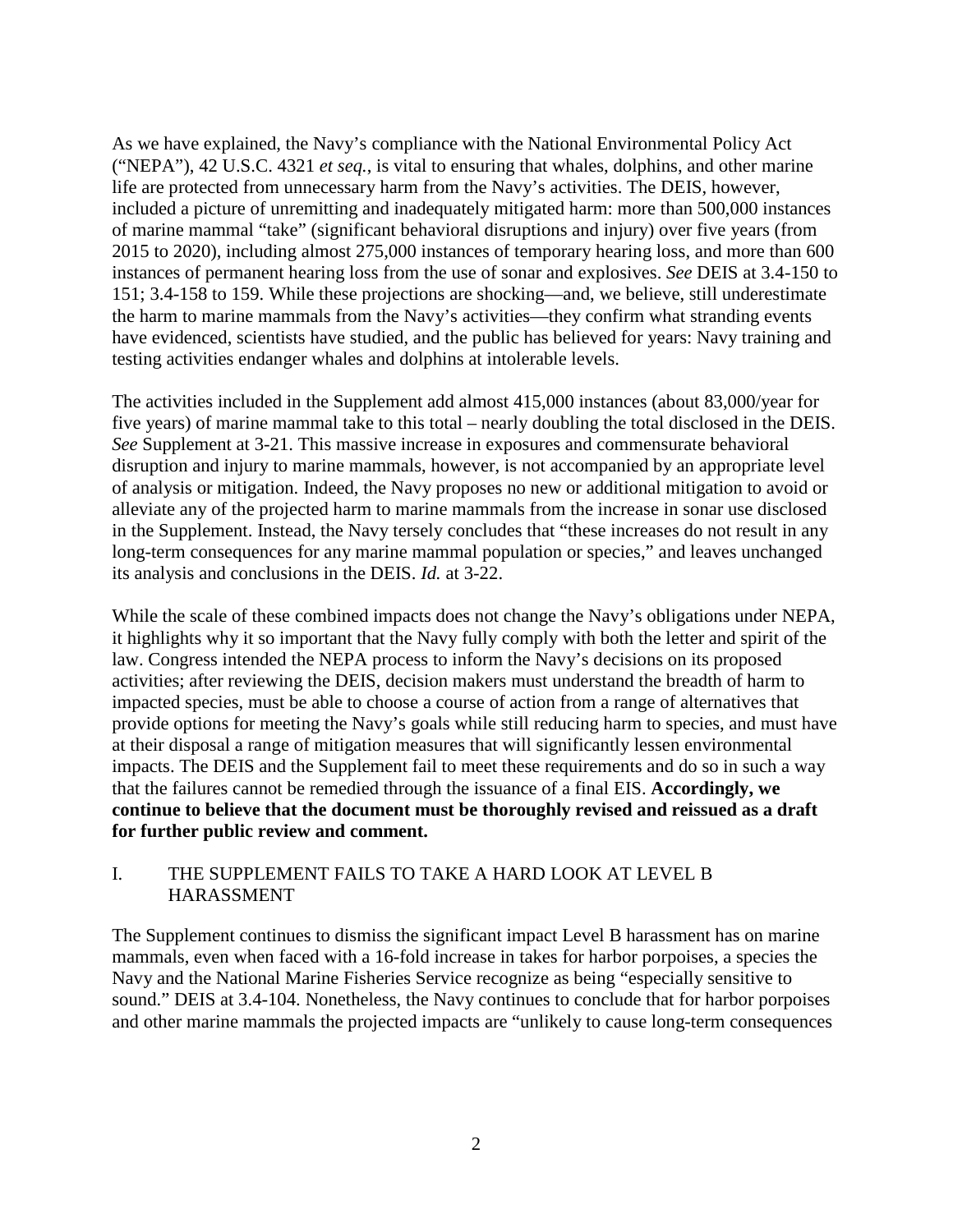for individual animals or populations." Supplement at 3-18. This conclusion is not supported by the best available science or the Navy's analysis. $3$ 

For military readiness activities, Level B harassment is defined as "any act that disturbs or is likely to disturb a marine mammal or marine mammal stock in the wild by causing disruption of natural behavior patterns, including, but not limited to, migration, surfacing, nursing, breeding, feeding, or sheltering, *to a point where such behavioral patterns are abandoned or significantly altered*." 16 U.S.C. § 1362 (18)(B)(ii) (emphasis added). In other words, over the course of five years, marine mammals in the Pacific Northwest will be subjected to more than 900,000 instances of exposure that will or are likely to cause the affected animal to significantly alter or abandon essential breeding, feeding, or migration behaviors. This is far from trivial, as the best available science shows.

The scientific literature cited by the Navy in the DEIS (*e.g.*, Southall et al. 2007, Goldbogen et al. 2013, Miller et al. 2012, New et al. 2013, etc.) demonstrates that such disturbances are far from minor or "fleeting" and many can have long-term consequences for individual animals and populations. Nonetheless, the DEIS and the Supplement fail to analyze the consequences of repeated behavioral disruptions, especially those that have the greatest potential for populationlevel effects. The treatment of harbor porpoises is particularly troubling and illustrative of the Navy's overall failure to take a hard look at the impact significant behavioral disruptions will have on individual fitness and populations. The Navy's modeling, after taking mitigation and behavioral avoidance into account, projects nearly 35,000 annual instances of significant behavioral disruption for a population of harbor porpoises that numbers less than 16,000 and more than 50,000 annual instances of harm for a population numbering less than 40,000. These projections show the possibility of every member of entire populations abandoning or significantly altering essential life behaviors.

The Supplement fails to assess what impact this will have on these harbor porpoise populations, sweeping aside disruptions like temporary hearing loss, the separation of mothers and calves, prolonged cessation of vocal behavior, and long-term avoidance of an area as fleeting and "unlikely to cause long-term consequences for individual animals or populations." Supplement at 3-18. Such conclusions are unsupported by the best available science and contradict the Navy's cooperating agency, the National Marine Fisheries Service, which has stated that temporary hearing loss "sustained during [a] time when communication is critical for successful mother/calf interactions" may have "serious impacts." 78 Fed. Reg. 6978, 6998 (Jan. 31, 2013); *see also id.* at 7002 (explaining that long-term "disruptions of mother/calf pairs or mating displays have the potential to affect the growth and survival or reproductive effort/success of individuals").

<span id="page-2-0"></span><sup>&</sup>lt;sup>3</sup> The Supplement's conclusions on ship strikes are similarly flawed. Mentioning a relevant factor and considering it rationally in light of the evidence are not the same thing. The fact that "large marine mammals occur less frequently" does not mean that "the risk of a vessel strike is minimal." Supplement at 3-18. Large whales do occur in Puget Sound and, apparently, may be struck in the Sound (*see*, *e.g.*, Biologists say dead whale found at Seattle ferry dock was struck by propeller of large vessel, available at [http://www.foxnews.com/us/2015/01/24/biologists](http://www.foxnews.com/us/2015/01/24/biologists-say-dead-whale-found-at-seattle-ferry-dock-was-struck-by-propeller/)[say-dead-whale-found-at-seattle-ferry-dock-was-struck-by-propeller/.](http://www.foxnews.com/us/2015/01/24/biologists-say-dead-whale-found-at-seattle-ferry-dock-was-struck-by-propeller/) The Navy cannot so easily dismiss the threat to whales from ship strikes in Inland Waters. Conclusory statements do not substitute for reasoned consideration.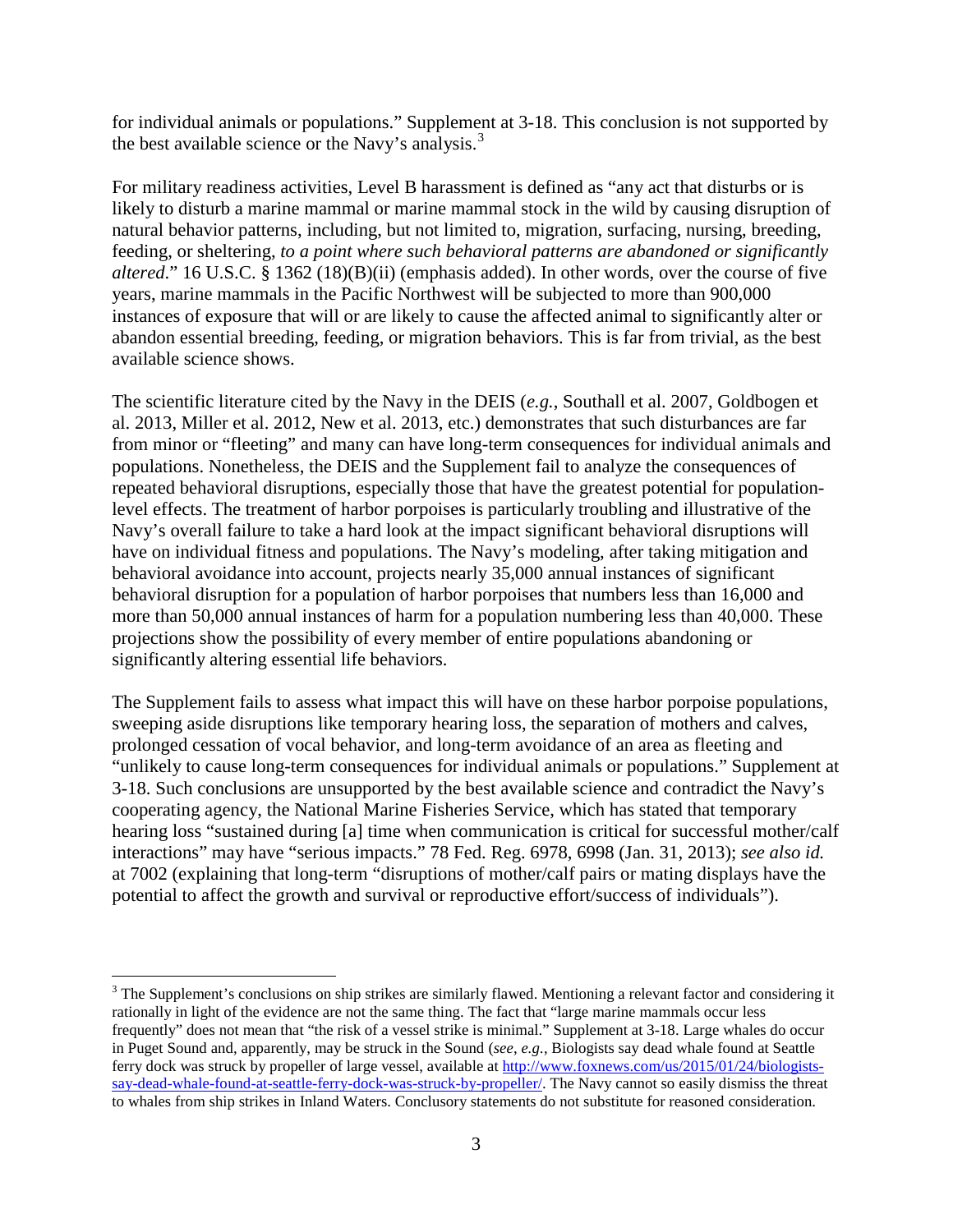The Navy's failure is compounded by the fact that many of these marine mammal populations are relatively naïve to sonar harassment. As the Navy has previously noted, sonar use in the Pacific Northwest has been limited in comparison to other ranges. And this history informs the Supplement's adoption of the DEIS's conclusion that the impacts will not have any "long-term consequences for any marine mammal population or species." Supplement at 3-22 (citing to "8 years of observations, research, and 80+ monitoring reports"). This conclusion fails to recognize the large increase in activities and consequent take outlined in the Supplement, especially in the context of such relatively naïve populations. In comments to the Navy on its activities in Hawaii and Southern California, Dr. Robin Baird noted that such populations may be particularly vulnerable, yet the "analysis" in the DEIS and Supplement fails to account for this vulnerability.<sup>[4](#page-3-0)</sup>

It is simply not enough to identify avenues of harm, how such harm has impacted other animals or may hurt animals generally, without taking the analysis further. NEPA's "hard look" requires more. The Supplement should have presented a specific analysis of the projected impact to *these* animals from the proposed increase in activities, including the impact the projected significant behavioral disruptions may have on individual animals or populations. The Supplement and DEIS should be withdrawn and revised to address this failure.

# II. THE SUPPLEMENT FAILS TO PROPOSE OR ANALYZE NECESSARY, REASONABLE, AND MEANINGFUL MITIGATION ACTIONS

Our overriding concern with the Supplement is the Navy's continued failure to protect biologically important areas for marine mammals within the Northwest Training and Testing ("NWTT") Study Area. There is a general consensus among the scientific community, as NOAA has recognized, that "[p]rotecting marine mammal habitat is…the most effective mitigation measure currently available" to reduce the harmful impacts of mid-frequency sonar on marine mammals.<sup>[5](#page-3-1)</sup> Nonetheless, the Supplement, like the DEIS, does not consider establishing any protection zones in the NWTT Study Area where training or testing could be limited or excluded, despite the common-sense efficacy of such measures.

In all, the NWTT Study Area encompasses air, surface, and subsurface operating areas, including a more than 120,000 square nautical mile offshore area extending approximately 250 nautical miles into the Pacific Ocean from the coastlines of Washington, Oregon, and Northern California, an area the size of the state of Montana. While the Supplement "clarifies" that the eastern boundary of this area is generally 12 nm from the coastline, the Navy admits that the range extends to the shoreline in a large portion of Washington State – including within the Olympic National Marine Sanctuary. Supplement at 2-5. Regardless of the precise boundaries of this large area, the Navy has again failed even to consider minimizing harm to marine life by refraining from training and testing in a single square yard of this vast area of ocean.

<span id="page-3-0"></span> <sup>4</sup> *See* Letter from Robin Baird to HSTT EIS/OEIS Project Manager, Naval Facilities Engineering Command, Pacific dated October 27, 2013 ("Marine mammal individuals and populations that are only rarely exposed to MFA sonar exposure are likely more vulnerable than populations that regularly are exposed to MFA sonar (Falcone et al. 2009; Baird et al. 2011)"), attached.

<span id="page-3-1"></span><sup>5</sup> *See* Letter from Jane Lubchenco, Under Secretary of Commerce for Oceans and Atmosphere to Nancy Sutley, Chair, Council on Environmental Quality dated Jan. 19, 2010, *available at* <http://www.nrdc.org/media/docs/100119.pdf>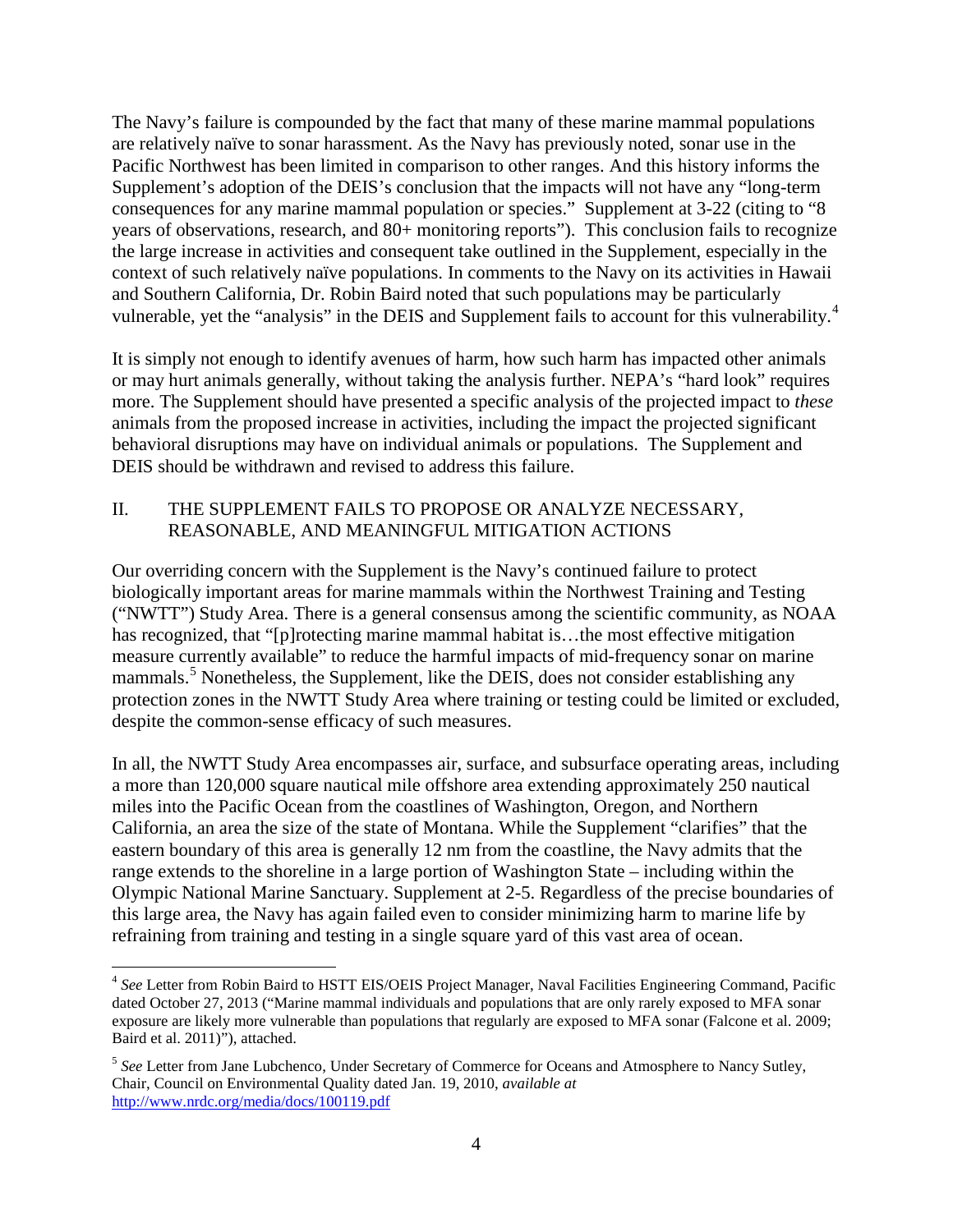The Navy's failure to do is particularly troubling in light of the emerging information on potentially important habitat for marine mammal populations in the NWTT Study Area. Over the last few years, the National Oceanic and Atmospheric Administration ("NOAA") has been guiding the work of two working groups to improve the tools available to agencies, including the Navy, to evaluate and mitigate the impacts of anthropogenic noise on marine mammals. The Working Groups' draft products were recently released and one key product of this effort was the Cetacean Density and Distribution Mapping Working Group's (CetMap) identification of density and distribution maps for marine mammal populations in the Pacific Northwest potentially important habitat for marine mammals. Nonetheless, this information was not incorporated into the Navy's analysis through the development of reasonable alternatives or examined as possible mitigation measures based on limiting or excluding training and testing activities in these areas.[6](#page-4-0)

Indeed, the Navy continues to rely largely on visual detection and power-down protocols to mitigate for its activities. As we have described many times in the past, while these methods may reduce some of the potential for harmful exposures from sonar and other activities as part of a comprehensive mitigation scheme, they are by themselves a wholly inadequate basis for reducing the amount and severity of impacts to marine mammals. *See* Comments on DEIS at 30- 31 (describing limits of visual detection). The Navy's reliance on visual detection also suffers from the fact that visual detection, is at best, designed to detect animals at close distances where exposure to sound levels is most likely to result in permanent physical injury or death. It is extremely ineffective at distances where exposure results in temporary hearing loss and significant behavioral disruption (Level B harassment). Thus, the Navy's entire mitigation proposal is designed to reduce the incidences of only one kind of harm and harassment. NEPA does not allow an agency to examine mitigation for only one category of harm while ignoring others.

The Navy's mitigation scheme also fails to address the disproportionate impact projected harms from increased activities may have on relatively naïve and particularly sensitive populations. For example, in the case of harbor porpoises, which are extremely sensitive to lower dB sounds, the Navy fails to examine any mitigation designed to limit the tens of thousands of incidences of Level B harassment, which will cause these animals to significantly alter or abandon essential breeding, feeding, or migration behaviors.

Especially now that the Navy is proposing to nearly double the number of takes in the NWTT area through the increased use of sonobuoys, it is even more vital to analyze all new information and develop alternatives and mitigation measures in a wholesale revision of the DEIS. As we stated in our previous comments, effective mitigation measures should include barring or limiting the use of sonar or other training in areas with high biological value and provide a buffer for marine mammals that limits the received level of sound. *See* DEIS Comments at 30-32. As noted above, NOAA has completed a series of workshops designed to learn more about important marine mammal habitats. The results of these workshops are available and the Navy

<span id="page-4-0"></span><sup>&</sup>lt;sup>6</sup> While the Navy's examination of potentially important habitat should inform its identification and analysis of mitigation, the usefulness of CetMap's tools extends beyond designing protective measure. The Navy should also analyze and incorporate this and other information when developing reasonable alternatives.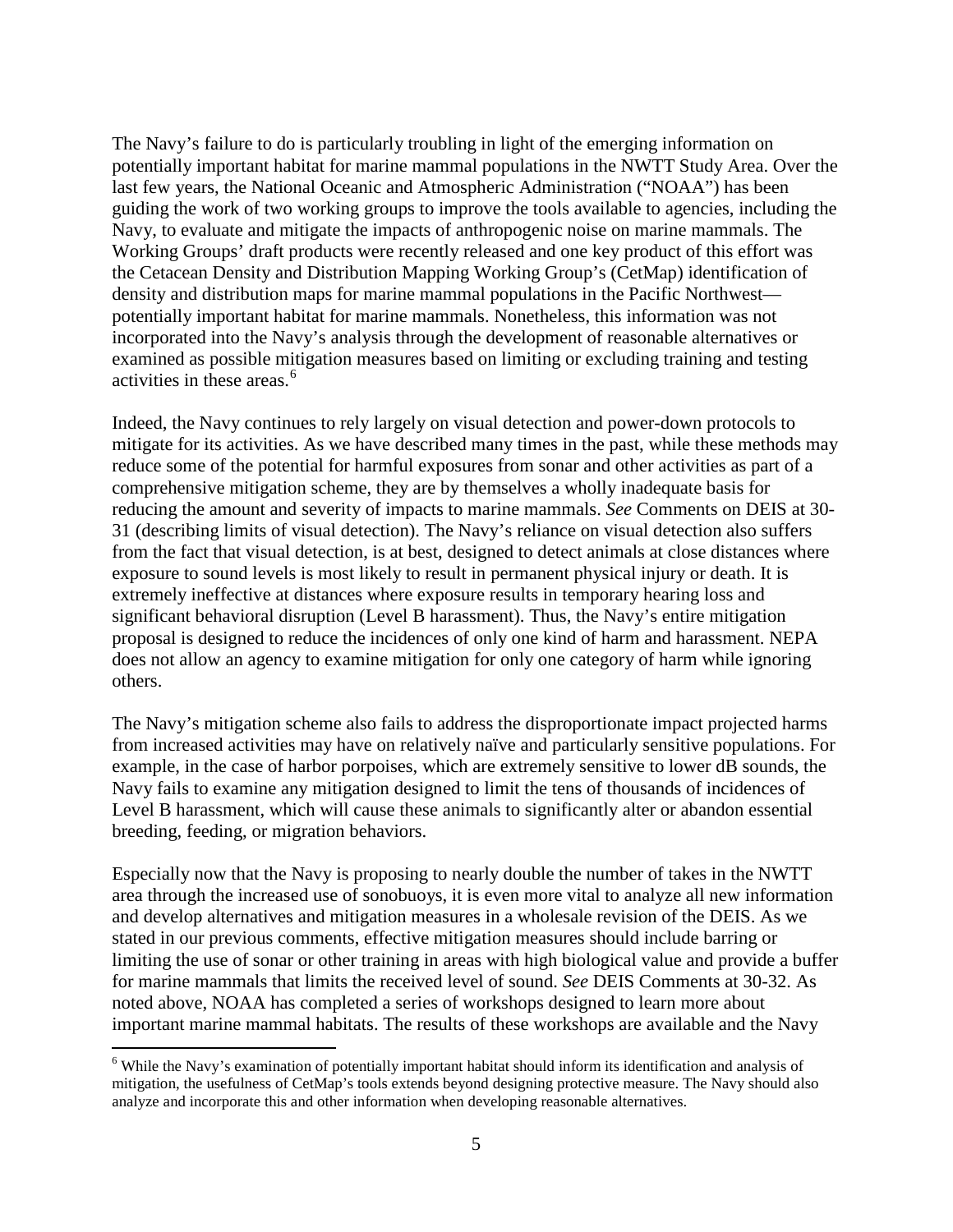must assess the information and develop mitigation measures based on protecting such areas. In addition, we continue to believe that the Olympic Coast National Marine Sanctuary should be just that, a sanctuary for the marine environment and marine life from the harms associated with human activity, including the Navy's training and testing.

# III. THE NAVY MUST COMPREHENSIVELY EVALUATE THE IMPACTS OF ITS INTERCONNECTED AND INTERRELATED ACTIONS

The release of the Supplement represents the third time in the past five years that the Navy has announced an incremental increase in the intensity of its training actions in this sensitive area. Starting in 2010, the Navy announced a 17% increase in the use of its mid-frequency active sonar. It announced an even larger increase – of approximately 225% -- in the DEIS in January 2014. The Supplement now increases this amount of sonar by an additional 16%.

During this same period, the Navy has proposed and elsewhere evaluated other new or increased training proposals including increasing the number of EA-18G Growlers and Growler squadrons at Whidbey Naval Air Station, and an electronic warfare action on the Olympic Peninsula.<sup>[7](#page-5-0)</sup> The individual increases in activity have not gone unnoticed by the public, but has so far been unaccompanied by any programmatic disclosure or analysis for what is evidently a decision or series of decisions to increase the Navy's training activities in the Pacific Northwest.

NEPA requires the scope of a federal agency's analysis to include "connected actions" that "automatically trigger other actions," "cannot or will not proceed unless other actions are taken previously," or "are interdependent parts of a larger action and depend on the larger action for their justification." 40 C.F.R. § 1508.25. NEPA also requires federal agencies to consider the cumulative environmental impacts of their actions in their environmental analyses. 40 C.F.R. § 1508.25(c). A cumulative impact is defined as:

the impact on the environment which results from the incremental impact of the action when added to other past, present, and reasonably foreseeable future actions regardless of what agency (Federal or non-federal) or person undertakes such other actions. Cumulative impacts can result from individually minor but collectively significant actions taking place over a period of time.

40 C.F.R. § 1508.7.

Although each of the Navy's activities affects the same area, many of the same resources, and likely would not occur but for the Navy's continued conduct of other actions, the Navy has not considered them in a single or programmatic analysis, nor has it evaluated their specific impacts together as interdependent and interrelated activities or as cumulative impacts.<sup>[8](#page-5-1)</sup> This type of

<span id="page-5-0"></span><sup>&</sup>lt;sup>7</sup> Se[e http://www.whidbeyeis.com/](http://www.whidbeyeis.com/) (EIS for proposed addition of up to 36 aircraft to NAS Whidbey Island); [http://www.cnic.navy.mil/regions/cnrnw/om/environmental\\_support/EIC\\_TOC/electronic-warefare-facts-and](http://www.cnic.navy.mil/regions/cnrnw/om/environmental_support/EIC_TOC/electronic-warefare-facts-and-review-infomration.html)[review-infomration.html](http://www.cnic.navy.mil/regions/cnrnw/om/environmental_support/EIC_TOC/electronic-warefare-facts-and-review-infomration.html) (Environmental Assessment for electronic warfare training on Olympic Peninsula).

<span id="page-5-1"></span><sup>&</sup>lt;sup>8</sup> For example, although the Navy states that its Olympic Peninsula electronic warfare activity "is being addressed in the NWTT EIS/OEIS," neither the DEIS nor the Supplement adequately analyze these specific activities. Environmental Assessment for electronic warfare training on Olympic Peninsula at 2-8. Nor were these increased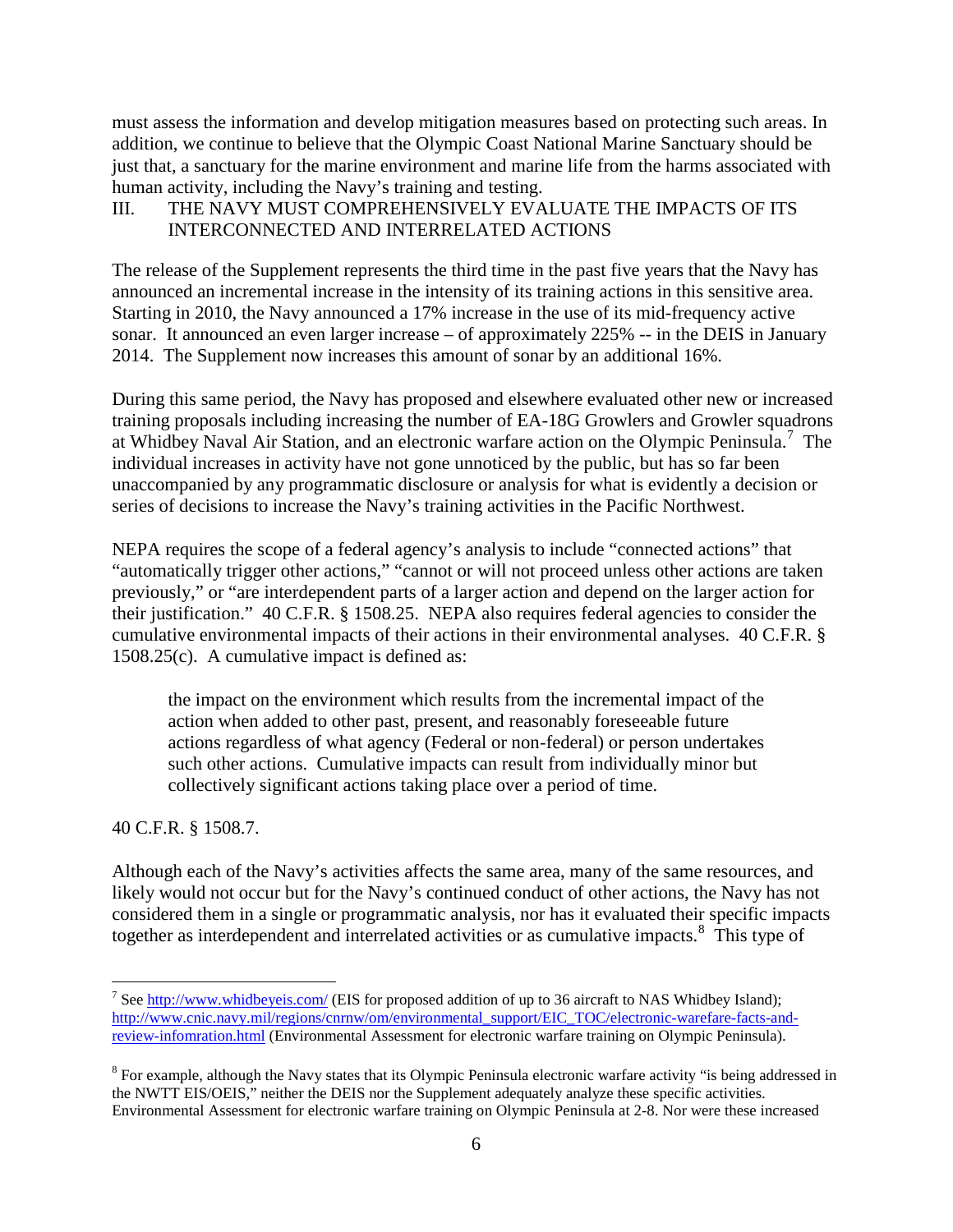complete and comprehensive analysis is necessary if the public and Navy decision-makers are to be fully informed, can meaningfully evaluate the Navy's proposed actions, and can ensure that the Navy is not making decisions without considering the larger picture.

### **CONCLUSION**

Our organizations continue to recognize the Navy's vital role in ensuring national security. We also value the security a clean and healthy environment provides. National security and environmental integrity are not mutually exclusive, and we encourage the Navy to train and test in ways that protect the Pacific Northwest's valuable natural resources. We urge the Navy to satisfy its obligations under NEPA and other applicable laws by substantially revising its DEIS, taking a "hard look" at impacts, reasonable alternatives, and mitigation measures that will significantly reduce the impact to the marine environment, and by providing an opportunity for public comment.

Thank you for your consideration of our comments; we welcome the opportunity to discuss this matter with you at any time.

Sincerely,

Steve Mashuda Staff Attorney Earthjustice

Jessica L. Blome Staff Attorney Animal Legal Defense Fund

Miyoko Sakashita Oceans Director Center for Biological Diversity

Natalynne DeLapp Executive Director Environmental Protection Information Center

Stephanie Buffum Executive Director Friends of the San Juans

Jennifer Kalt **Director** Humboldt Baykeeper

 $\overline{a}$ 

Zak Smith Staff Attorney Natural Resources Defense Council

Susan Millward Executive Director Animal Welfare Institute

William W. Rossiter Executive Director, Advocacy, Science & **Grants** Cetacean Society International

Marcie Keever Oceans & Vessels Program Director Friends of the Earth

Sharon Young Marine Issues Field Director The Humane Society of the United States

Elizabeth Allgood US Campaigns Director International Fund for Animal Welfare

electronic warfare activities adequately addressed (even on a programmatic level) in the previous 2010 NWTRC EIS.